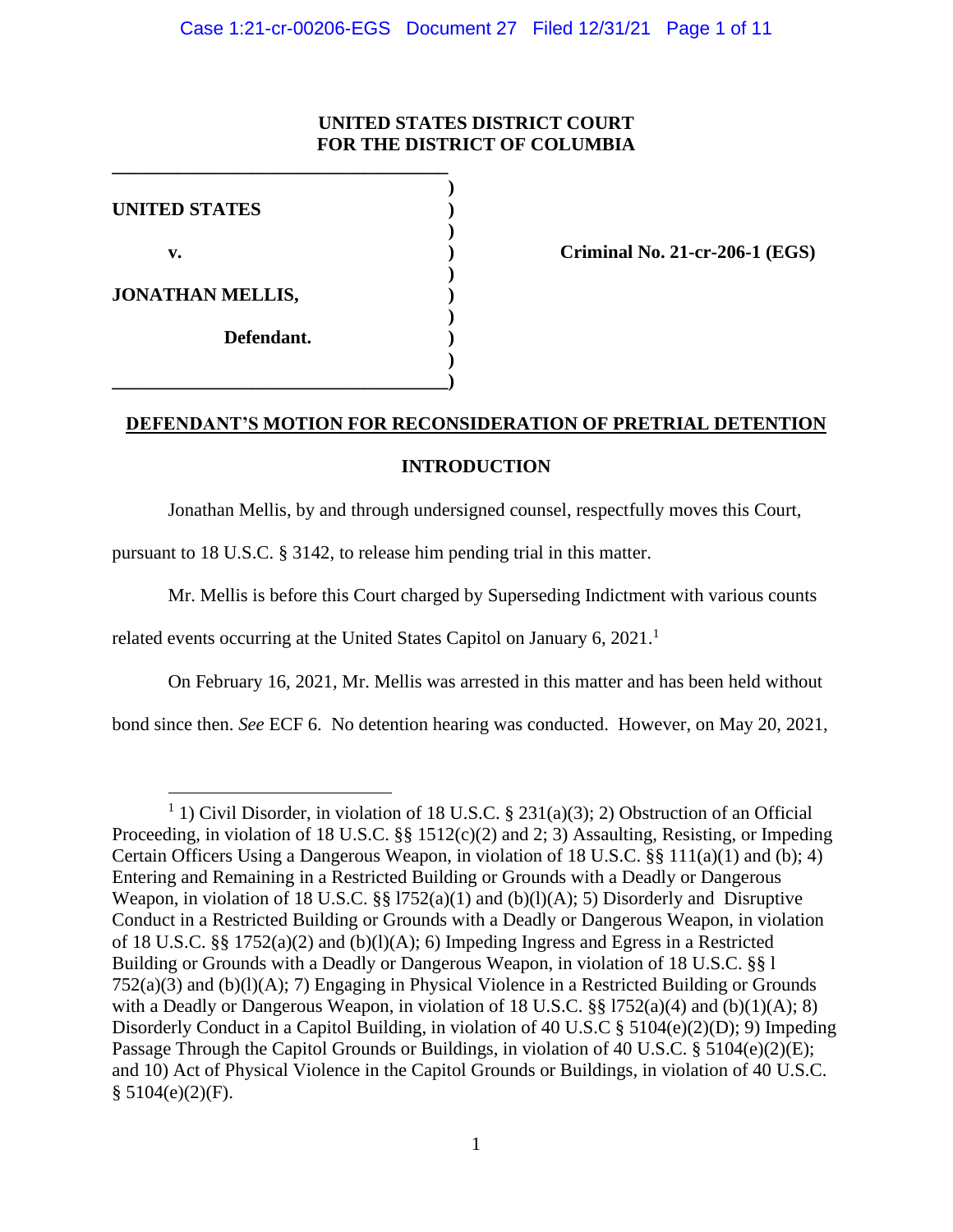### Case 1:21-cr-00206-EGS Document 27 Filed 12/31/21 Page 2 of 11

Mr. Mellis filed a Motion for Temporary Release to attend his father's funeral. *See* ECF 17. The government filed its opposition, and the Court issued a Minute Order denying the request on the same day. *See* ECF 18 and Minute Order dated 5/20/21.

Mr. Mellis is thirty-four (34) years old, and was employed in the food service industry in Nashville, Tennessee before his arrest. He also volunteered a great deal of time at a senior citizens center in Lebanon, Tennessee and with other non-profit organizations. Mr. Mellis spent the better part of 2020 in Williamsburg, Virginia where his family lives, and Memphis, Tennessee, where he was staying with his girlfriend. If released, Mr. Mellis would stay with his girlfriend, who has been screened and approved by Pretrial Services as a third-party custodian.<sup>2</sup>

Mr. Mellis is neither a flight risk nor a danger to the community, and there are a condition or combination of release conditions that the Court can impose to release Mr. Mellis without risk to the community.

#### **ARGUMENT**

Under the Bail Reform Act, 18 U.S.C. § 3141 et seq., a judicial officer "shall order" a defendant's detention before trial if, after a hearing, "the judicial officer finds that no condition or combination of conditions will reasonably assure the appearance of the person as required and the safety of any other person and the community." 18 U.S.C. § 3142(e). However, in our society, liberty is the norm, and detention prior to trial is the carefully limited exception." *United States v. Salerno*, 481 U.S. 739, 755 (1987). Where the government requests pretrial detention, specific requirements must be fulfilled before a defendant may be detained. In order to warrant an exception to this presumption of freedom, the government is required to demonstrate the

 $2$  Counsel can provide the name and address of the approved third-party custodian to the Court upon request.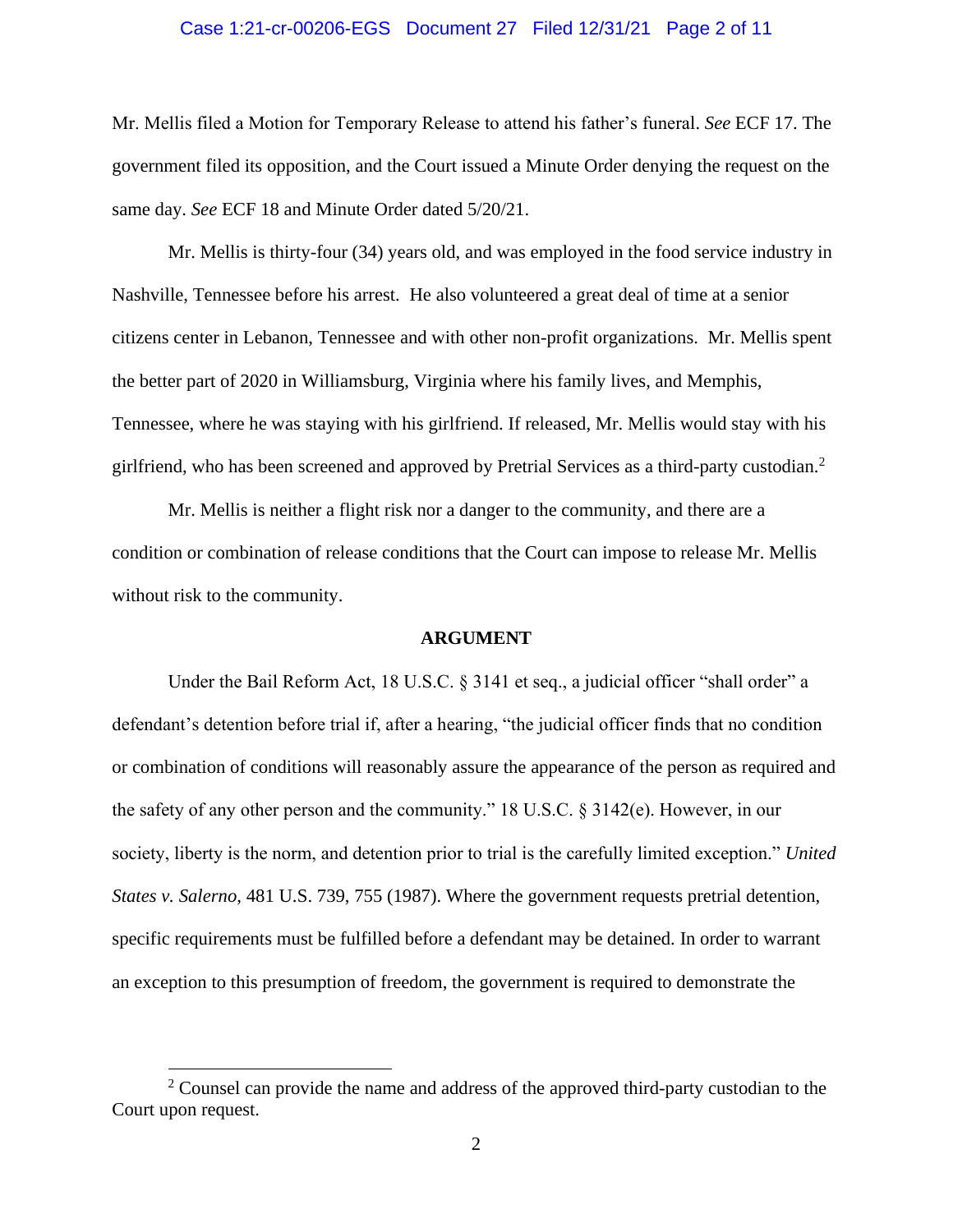### Case 1:21-cr-00206-EGS Document 27 Filed 12/31/21 Page 3 of 11

appropriateness of pretrial detention by clear and convincing evidence. 18 U.S.C. § 3142(f). Additionally, the judicial officer considering the propriety of pretrial detention must consider four factors: (1) [t]he nature and circumstances of the offense charged; (2) the weight of evidence against the person; (3) the history and characteristics of the person, including . . . the person's character, physical and mental condition, family ties, employment, financial resources, length of residence in the community, community ties, past conduct, history relating to drug or alcohol abuse, criminal history, and record concerning appearance at court proceedings; . . . and (4) the nature and seriousness of the danger to any person or the community that would be posed by the person's release. 18 U.S.C.  $\S$  3142(g).

The Court has recently discussed the fourth factor listed above – the danger to the community – in the context of the January 6<sup>th</sup> cases. Specifically, in *Munchel v. United States*, the D.C. Circuit held that: "[t]o order a defendant preventatively detained, a court must identify an articulable threat posed by the defendant to an individual or the community. The threat need not be of physical violence, and may extend to non-physical harms such as corrupting a union. But it must be clearly identified." 991 F.3d 1273, 1283 (D.C. Cir. 2021) (citation and internal quotations omitted).<sup>3</sup>

<sup>&</sup>lt;sup>3</sup> In *Munchel*, the Circuit did not find that the government had sufficient evidence of dangerousness where the defendants went to the January 6th rally with tactical vests, a stun gun and at least a pocketknife. *Munchel*, 991 F.3d at 1276. They met with members of the Oath Keepers militia and bragged about "enter[ing] the building with armor and f\_ing weapons." *Id*. Once inside, they gathered zip ties and went to the Senate gallery. *Id*. When agents searched their home, they found firearms and a "large quantity of loaded magazines." *Id*. at 1277. By contrast, Mr. Mellis is not alleged to have brought any weapons to the Capitol nor is it alleged that he met with any militia members. Moreover, he never went inside the Capitol, unlike the defendants in *Muenchel*.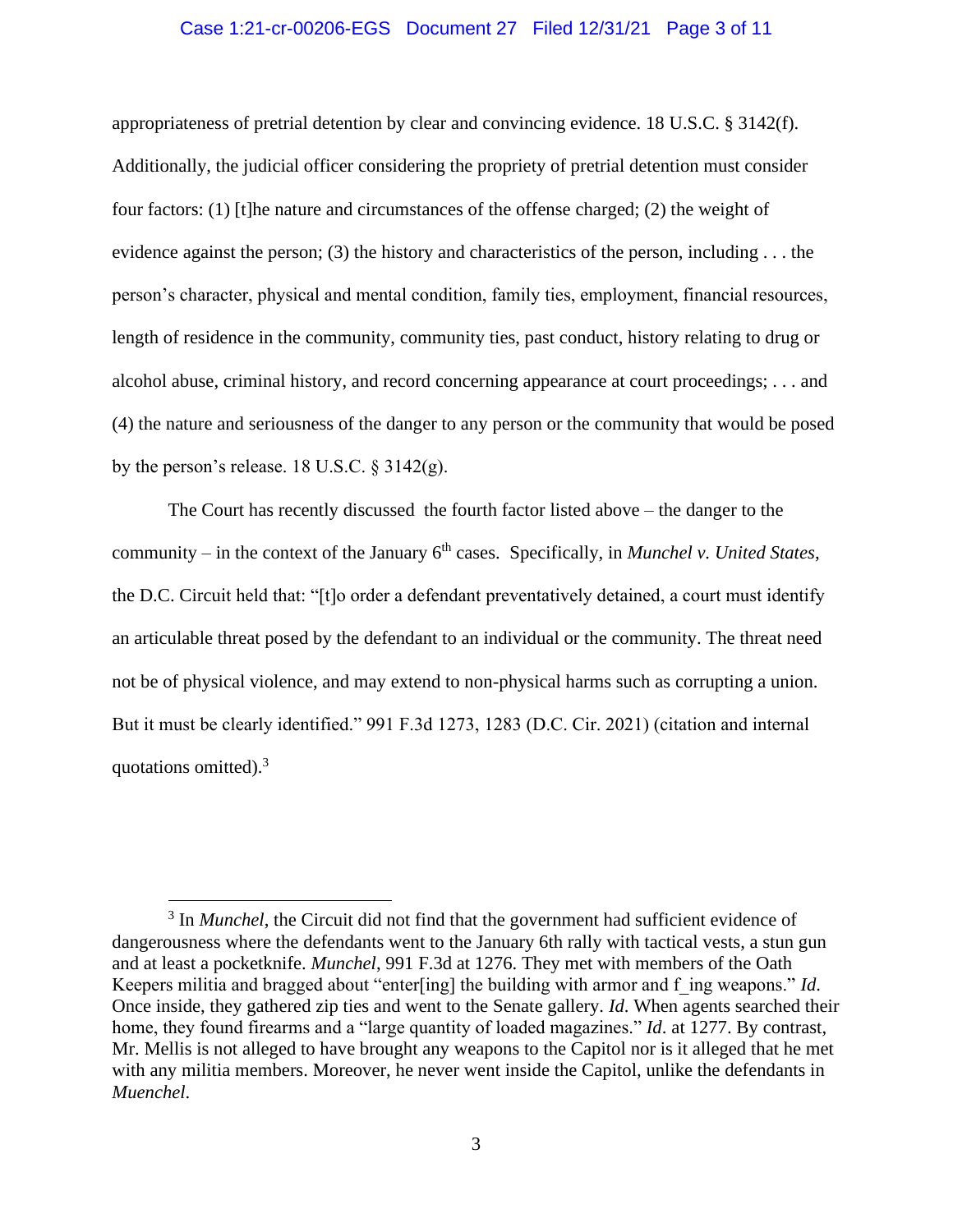### Case 1:21-cr-00206-EGS Document 27 Filed 12/31/21 Page 4 of 11

In considering the above factors, Mr. Mellis is not a flight risk, is not a danger to the community, and there are conditions or combinations thereof that can effectively ensure the safety of the community.

In arguing in opposition to Mr. Mellis' Motion for Temporary Release filed earlier in the year, the government primarily relied on the alleged dangerousness posed by Mr. Mellis given the nature and circumstances of the offense. *See* ECF 18. The government claimed that Mr. Mellis came to Washington, D.C. "to participate in the violent insurrection against the government of the United States." *Id*. at 2. As discussed below, this is simply untrue.

#### *January 6, 2021*

The government claimed that on January 6, 2021, Mr. Mellis "willfully and deliberately used a large stick/large wooden object – a deadly weapon – and used that weapon to repeatedly strike or stab at law enforcement officers in the face, head, neck, and body area." *See* ECF 18 at 2-3. This is not accurate. Mr. Mellis came to Washington, DC to attend a rally in support of President Trump. Mr. Mellis did not travel with anyone or not bring any weapons to the city. He did not plan for or prepare for any sort of assault or attack on January 6, 2021.

### *Mr. Mellis Had No Intent to Hurt Anyone*

Mr. Mellis did not intend to hurt anyone on January 6. At one point during the events of that day, Officer Michael Fanone was attempting to navigate the huge crowd of protesters at the Capitol. In the attached video, $4$  Mr. Mellis, who was positioned approximately 15 feet away, can be heard and seen yelling to the crowd to not hurt Officer Fanone. He repeatedly shouts at the crowd to not hurt the officer, to "show him how merciful we are," and "keep him safe."<sup>5</sup>

<sup>4</sup> Counsel will provide the government and the Court with a USB containing the referenced video exhibits.

<sup>5</sup> IMG\_5246(1).mp4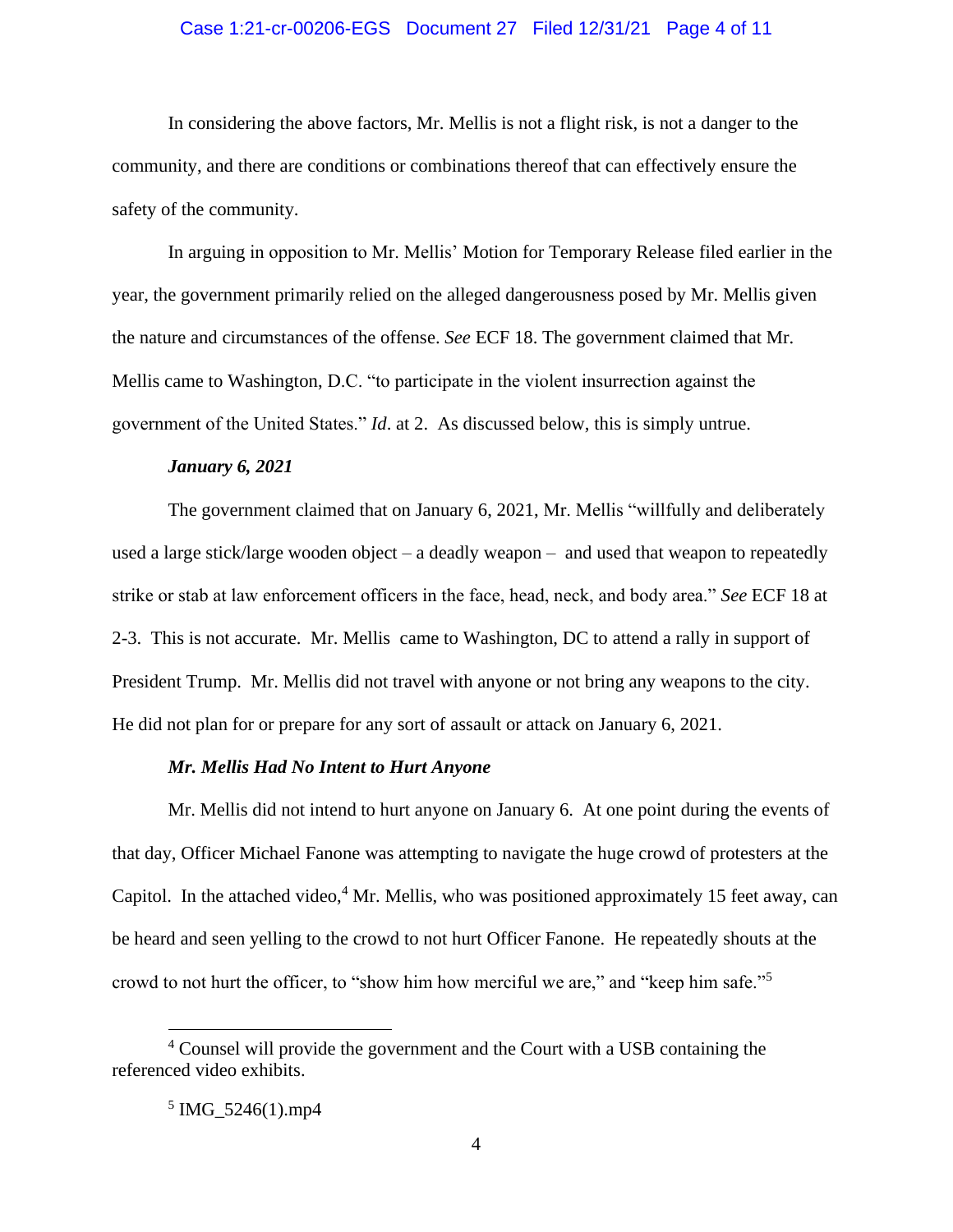# *Mr. Mellis' Seconds of Action Was in Response to Witnessing the Plight of Rosanne Boyland.*

The government failed to mention that Mr. Mellis' actions were entirely in response to, and in the context of, witnessing the plight of Rosanne Boyland. On Officer Loaner's Body Worn Camera ("BWC") footage,<sup>6</sup> Ms. Boyland can be seen lying on the ground appearing to be unconscious. It is unclear if she had already died at this point.<sup>7</sup> On Officer Sajumon's BWC, it can be clearly seen and heard that people were being crushed and unable to move.<sup>8</sup> A few seconds later, at 16:25:44, a voice can be heard saying "get her up, get her up." *Id*. At 16:27:47, Ms. Boyland can be seen again lying on the ground, apparently unconscious, as civilians, not police, attempt to render aid. *Id*. Officer Huff's BWC<sup>9</sup> shows a civilian attempting to perform CPR on Ms. Boyland, and then her seemingly lifeless body being dragged by police.<sup>10</sup> Officer Chen's BWC<sup>11</sup> shows civilians pleading for help from the officers, asking for a "medic;" the police ignore the pleas.<sup>12</sup> On Officer Morris' BWC,<sup>13</sup> Ms. Boyland's body can be seen lying

 $6$  At 16:27:09-11.

7 *See* Exhibit 1, Loaner BWC Loaner BWC (0060) - 20210106\_-\_CDU\_-\_1D.mp4 at 16:27:11

8 *See* Exhibit 2, Ofc. Sajumon BWC, AXON BODY 3 X6039BJ8Z, "20210106- FELONY\_APO\_RIOTOUS\_ACTS-US\_CAPITOL\_COMPLEX.mp4" at 16:25:30-16:29:00

<sup>9</sup> At 16:30:50.

<sup>10</sup> *See* Exhibit 3, Ofc. Huff's BWC, AXON BODY 3 X6039BF7Q, "Huff (1) - 20210106- Felony\_Rioting\_-\_ US\_Capitol.mp4" at 16:30:54

 $11$  Beginning at 16:29-16:30.

<sup>12</sup> *See* Exhibit 4, Ofc. Chen's BWC, AXON BODY 3 X6039BJFT, "Chen - 20210106\_- \_FELONY\_RIOTS\_-\_US\_CAPITAL\_BUILDING\_.mp4" at 16:26-16:30.

 $13$  At 16:26-30.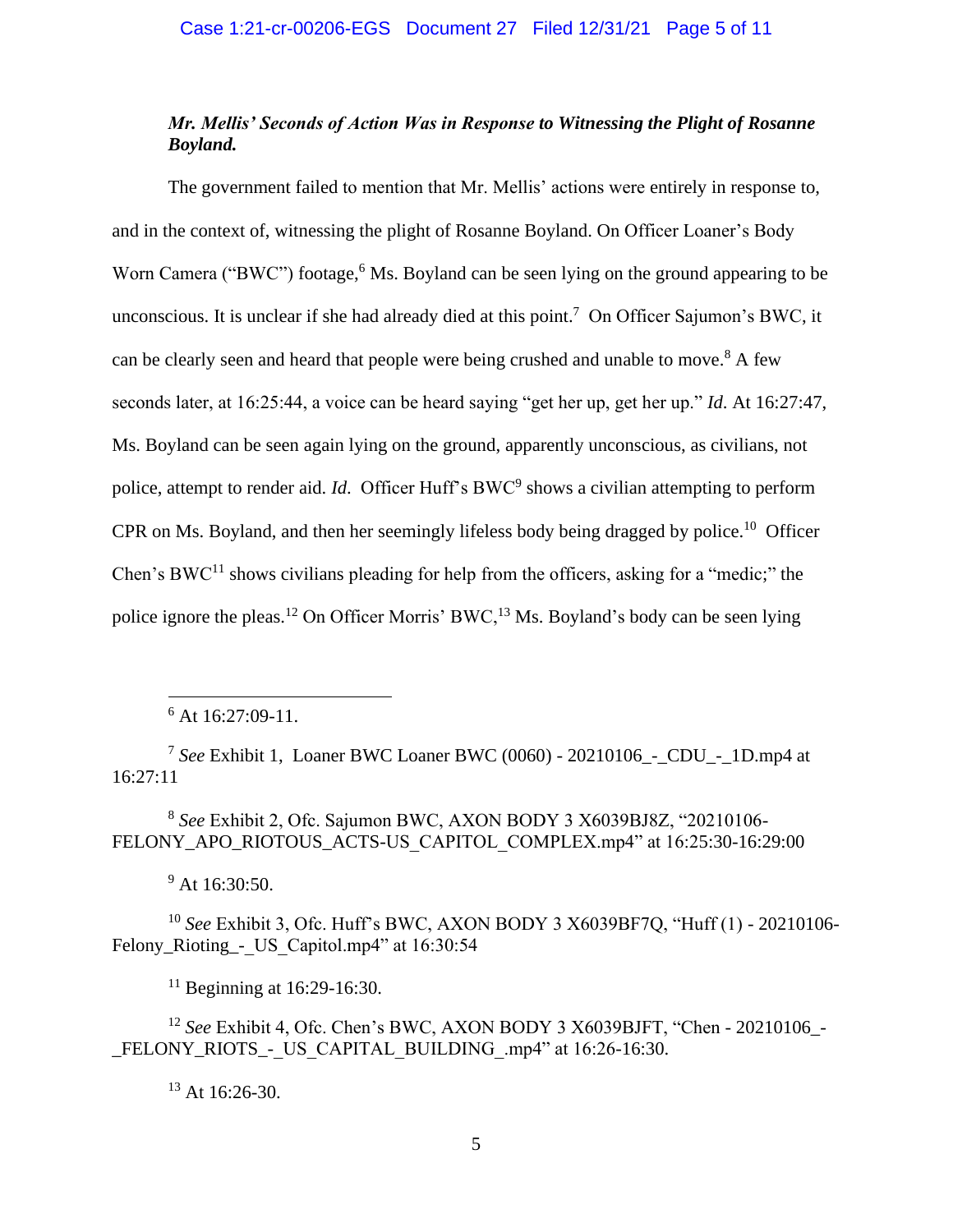## Case 1:21-cr-00206-EGS Document 27 Filed 12/31/21 Page 6 of 11

unconscious as she is stepped on, and civilians attempt to retrieve her body and provide medical assistance.<sup>14</sup> Voices can be heard screaming "she's dead, she's dead." *Id*.

As around the time Mr. Mellis approaches, a man wearing a blue jacket is yelling "help her, help her!"<sup>15</sup> It is at this point that Mr. Mellis comes into the picture – having just witnessed the trampling and death of Ms. Boyland. He is handed a stick and for approximately ten (10) seconds uses it to defend others from what he perceived to be an imminent threat.<sup>16</sup>

## *Mr. Mellis Does Not Have a History of Flight or Serious Violence*

Although Mr. Mellis does have prior criminal convictions, the most serious, in which he was convicted of conspiring to manufacture/sell methamphetamine in Williamsburg and James City County, Virginia, did not involve a weapon and was otherwise non-violent.<sup>17</sup> He does have several misdemeanor convictions<sup>18</sup> for assault and other petit offenses, but all occurred 13-15 years ago, during a time in which Mr. Mellis was engaged in substance abuse. The infractions incurred while incarcerated all occurred before the latter portion of his sentence.<sup>19</sup> Mr. Mellis matured greatly while in prison and incurred no violation after 2014, and since his release from prison in 2017 Mr. Mellis has not been convicted of any offense.

<sup>&</sup>lt;sup>14</sup> See Exhibit 5, Ofc. Morris BWC, AXON BODY 3 X6039BJFT, "20210106 -\_FELONY\_RIOT\_-\_US-CAPITOL

<sup>&</sup>lt;sup>15</sup> 20210106 - FELONY RIOT - US CAPITOL, at 16:27:50.

<sup>&</sup>lt;sup>16</sup> Mellis Assault on USCP Officer.mp4.

<sup>&</sup>lt;sup>17</sup> CR0801689700 *See* Pre-Plea Guideline and Criminal History Calculation, ¶ 31.

<sup>18</sup> *Id.* at ¶¶ 27-35.

 $^{19}$  *Id.* at ¶ 31.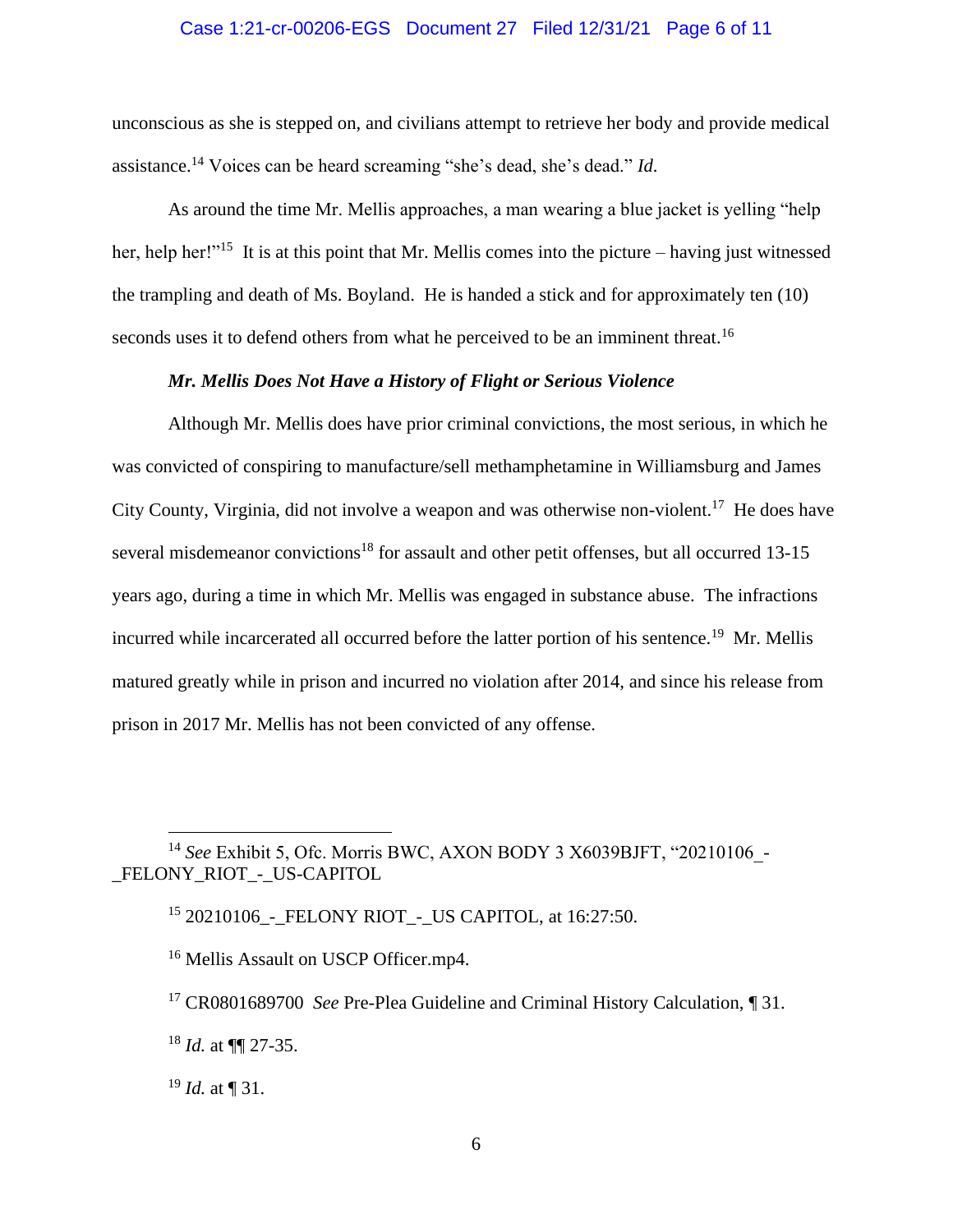### Case 1:21-cr-00206-EGS Document 27 Filed 12/31/21 Page 7 of 11

The Pre-Plea Guideline and Criminal History Calculation ("Pre-Plea Calculation") determines Mr. Mellis' potential criminal history score to be five (5), with a potential criminal history category of III. This includes two (2) points for allegedly committing the instant offense while under a criminal justice sentence in Case No. CR0801689700.<sup>20</sup> However, according to the Pre-Plea Calculation, Mr. Mellis' probation in this case was terminated early on March 12,  $2019<sub>1</sub><sup>21</sup>$  well before January 6, 2021. Thus Mr. Mellis' potential criminal history score should be three (3), and his potential criminal history category should be a II, not a III.

As well, paragraph 39 of the Pre-Plea Calculation lists numerous traffic infractions purportedly incurred by Mr. Mellis. They all allegedly occurred between November 9, 2012, and September 14, 2017. However Mr. Mellis was incarcerated from March 12, 2009, until October 19, 2017, so this paragraph is apparently inaccurate.

There is no indication that Mr. Mellis would fail to appear or would otherwise flee prosecution.

### *Other Similarly Situated Defendants*

To continue Mr. Mellis' incarceration would also create inconsistencies with other January 6<sup>th</sup> defendants accused of arguably greater misconduct who have been granted release. For example:

• *United States v. Richard Barnett*, 1:21-cr-38-CRC. Barnett entered the Capitol building armed with a stun gun, brazenly sat at Speaker Pelosi's desk and posed for photos. He is also alleged to have stolen an envelope from the Speaker's office. *See* ECF 3 (Amended Complaint and Statement of Facts). Barnett is charged with, *inter* 

 $^{20}$  *Id.* at ¶ 37.

<sup>&</sup>lt;sup>21</sup> *Id.* at  $\P$  31.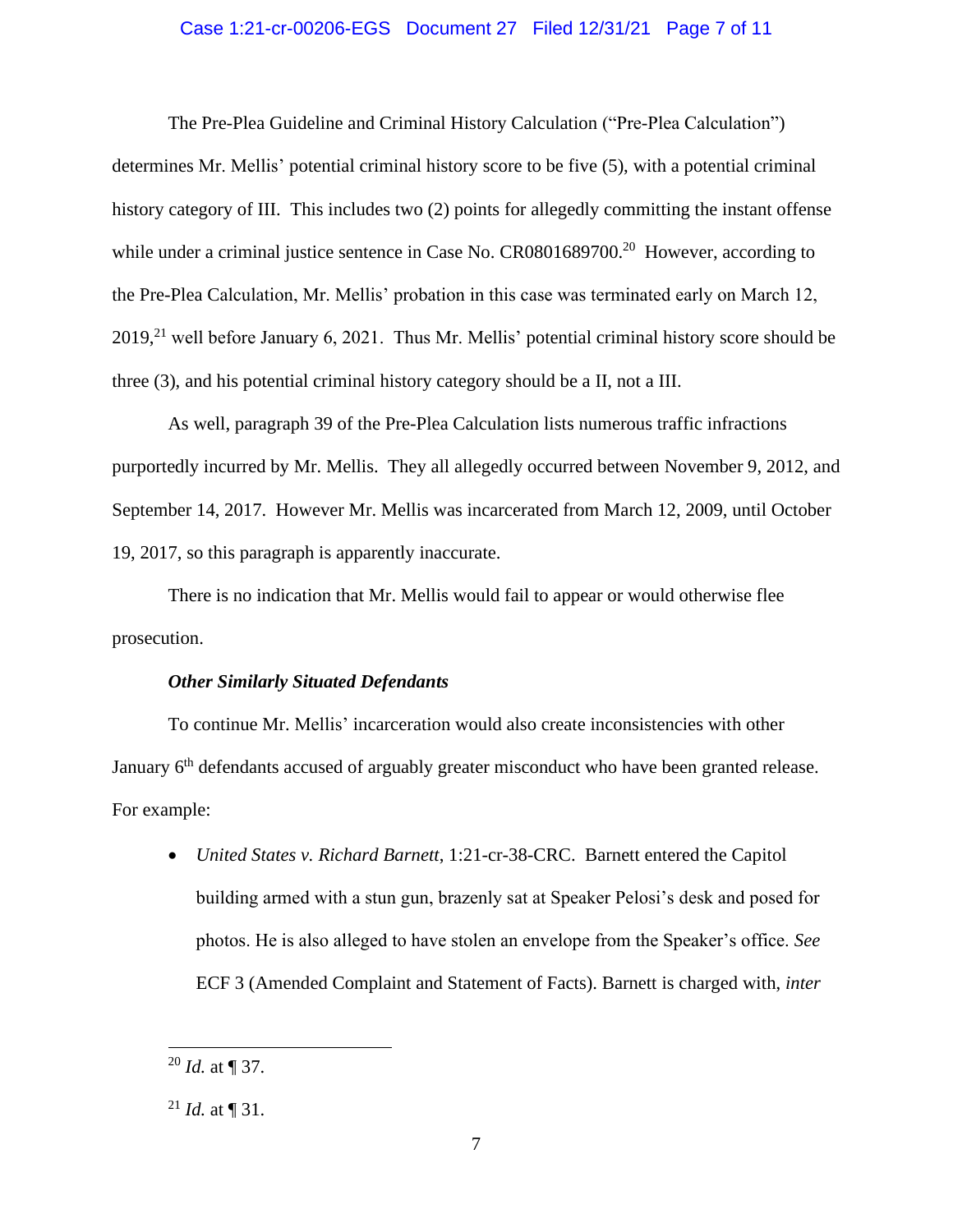*alia*, knowingly entering and remaining in any restricted building without lawful authority while armed with a dangerous weapon, in violation of 18 U.S.C. §1752. On April 27, 2021, Mr. Barnett's motion for reconsideration of bail was granted and he was ordered released into the High Intensity Supervision Program. *See* ECF 29.

- *United States v. Robert Sanford*, 1:21-cr-52-ZMF. Sanford is alleged to have hurled a fire extinguisher into a crowd of police officers and striking at least three officers in the head. Video footage allegedly captures Sanford screaming "traitors" and "cowards" at the officers. *See* ECF 10 (Government's Opposition to Defendant's Motion to Reconsider Detention). Like Mr. Mellis, Sanford is charged with, *inter alia*, assaulting a police officer using a dangerous weapon, in violation of 18 U.S.C. §§ 111(a)(1) and (b). Yet on March 2, 2021, Mr. Sanford's motion for release was granted and he was placed on GPS monitoring. ECF 11.
- *United States v. David Alan Blair*, 1:21-cr-86-CRC. Blair was captured on body worn camera brandishing a lacrosse stick which served as a pole for a large confederate flag. *See* ECF 1 (Complaint and Statement of Facts). While walking back and forth between the crowd and police officers, Blair is alleged to have exhorted, "hell naw, quit backing up, don't be scared. . .". As an officer advanced, Blair yelled at the officer: "what's up motherfucker, what's up, what's up bitch." *Id*. He then struck the officer in the chest with the lacrosse stick and had to be forcibly restrained by multiple officers *Id*. Notwithstanding this direct physical assault with a lacrosse stick, Blair was ordered released with conditions. ECF 6. Like Mr. Mellis, Blair is charged with, *inter alia*, assaulting a police officer using a dangerous weapon, in violation of 18 U.S.C.  $\S$  $\S$  111(a)(1) and (b).

8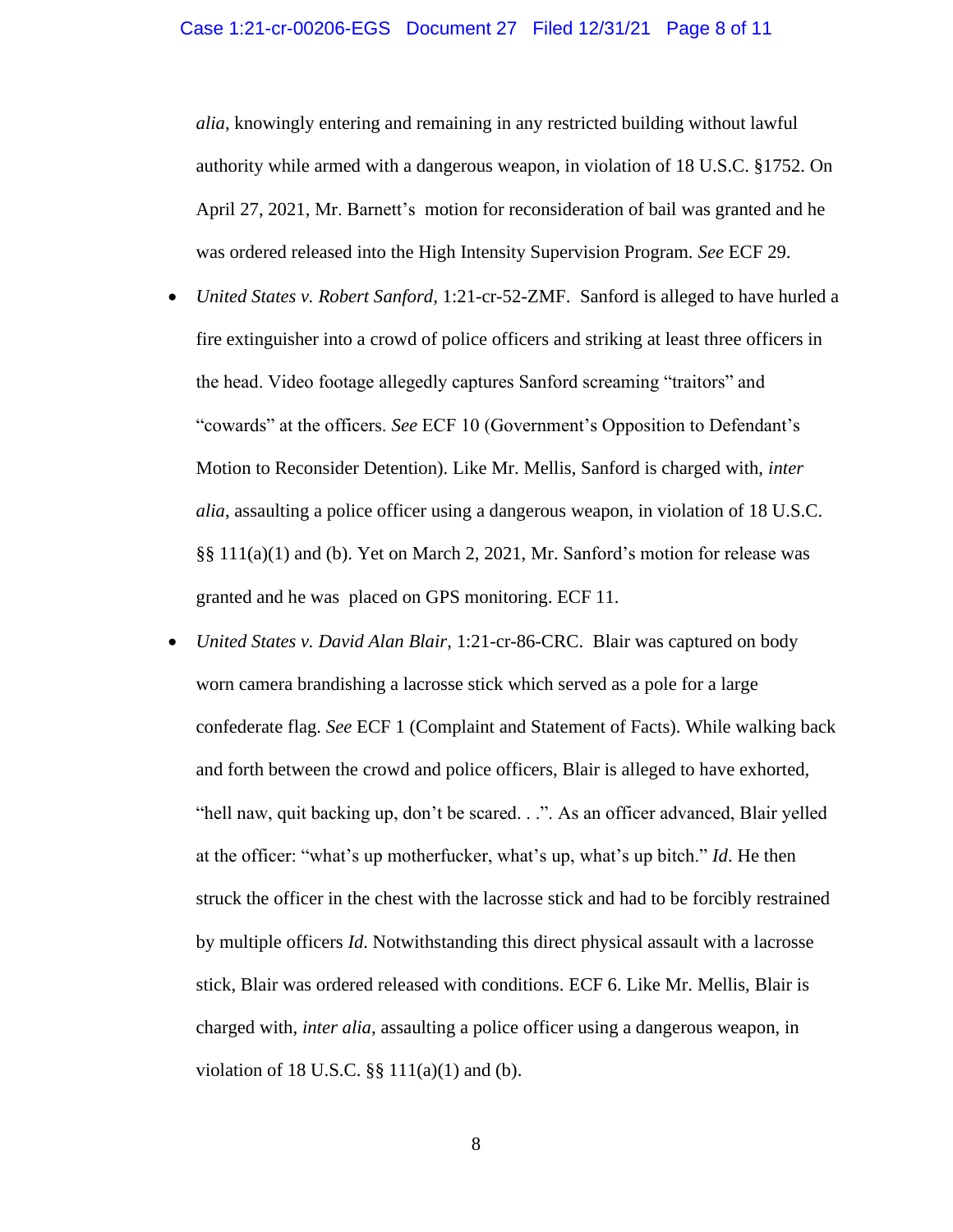- *United States v. Michael Foy*, 1:21-cr-108-TSC. Foy was captured on publicly available video brandishing a hockey stick and swinging it at an officer on the ground. *See* ECF 1 (Complaint and Statement of Facts). Foy is later seen exhorting the crowd to enter the Capitol, and then crawling into the Capitol building himself through a broken window. *Id.* Like Mr. Mellis, Foy is charged with, *inter alia*, assaulting police officer using a dangerous weapon, in violation of 18 U.S.C. §§  $111(a)(1)$  and (b).
- *United States v. Clayton Ray Mullins,* 1:21-cr-35-EGS. Mullins was captured on publicly available video and body worn camera pulling an officer into the crowd of rioters, away from a group of officers defending the Capitol. *See* ECF 1 (Complaint and Statement of Facts). Like Mr. Mellis, Mr. Mullins is charged with, *inter alia*, assaulting a police officer using a dangerous weapon, in violation of 18 U.S.C. §§  $111(a)(1)$  and (b).
- *United States v. Grady Douglas Owens*, 1:21-cr-286-BAH. Owens allegedly struck a law enforcement officer with a skateboard, struggled against officers to enter the Capitol, and incited others around him to do the same. *See* ECF 14 (Government Response to Defendant's Motion to Revoke Detention Order). Like Mr. Mellis, Mr. Owens is charged with, *inter alia*, assaulting a police officer using a dangerous weapon, in violation of 18. U.S.C  $\S$ § 111(a)(1) and (b).
- *United States v. Russell Taylor*, 1:21-cr-392-RCL-2, Taylor allegedly fought back a line officers defending the Capitol and advanced to the Upper West Terrace where he celebrated with co-conspirators. *See* ECF 11 (Government Motion for Revocation of Release Order). Taylor was armed with a knife and was wearing a tactical vest on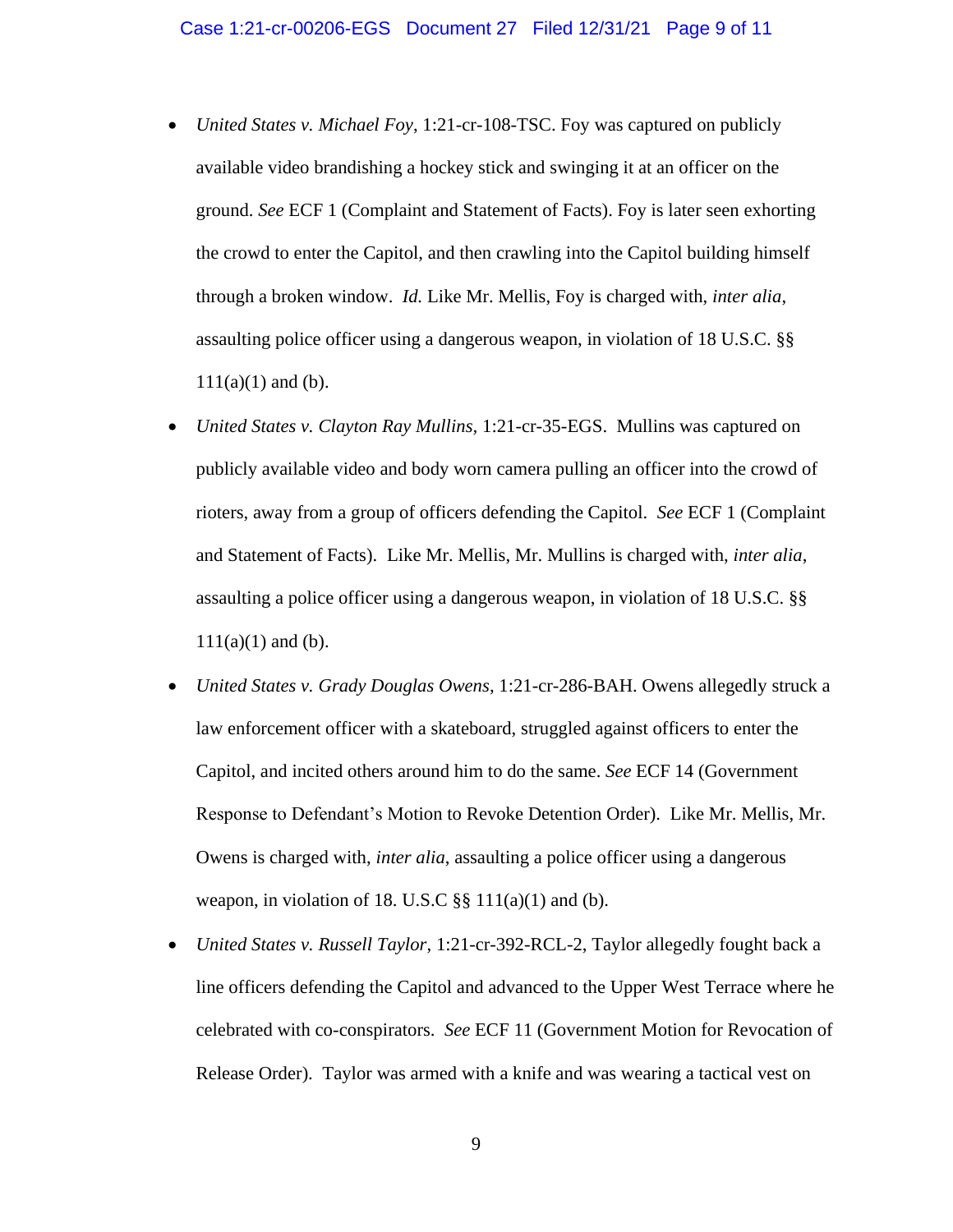January 6. *Id*. Prior to January 6, Russell started and participated in a Telegram chat group, purportedly for the specific purpose of organizing a group of "fighters" to travel from California to Washington, D.C. to disrupt the peaceful transfer of power on January 6. *Id*.

Furthermore, and most importantly, as the *Munchel* Court recently held, this Court must consider the specific circumstances that made the defendant's dangerous conduct possible. *Munchel* at 1283. ("The District Court also failed to demonstrate that it considered the specific circumstances that made it possible, on January 6, for Munchel and Eisenhart to threaten the peaceful transfer of power. The appellants had a unique opportunity to obstruct democracy on January 6…."). Thus, if this Court follows the directive to "consider [the threat] in context," "it follows that whether a defendant poses a particular threat depends on the threat identified and the resources and capabilities of the defendant."

Mr. Mellis was in the District of Columbia on January  $6<sup>th</sup>$  to attend a peaceful, political event led by the then-President of the United States. Mr. Mellis does not pose a particular danger because he will not have the opportunity, capability, or resources to be a threat to democracy or to the Capitol Police. His limited participation was fully bounded by the scope of the January 6th events, and more particularly, by witnessing the death of Ms. Boyland at what he believed to be the hands of police.

Taken as a whole, there is not "clear and convincing evidence that Mr. Mellis presents an identified and articulable threat to an individual or the community [so that] a court may disable the arrestee from executing that threat." *Id*. at 1282 (quoting *Salerno*, 481 U.S. at 751). To the extent that there is any evidence that Mr. Mellis is a threat (and counsel maintains that there is

10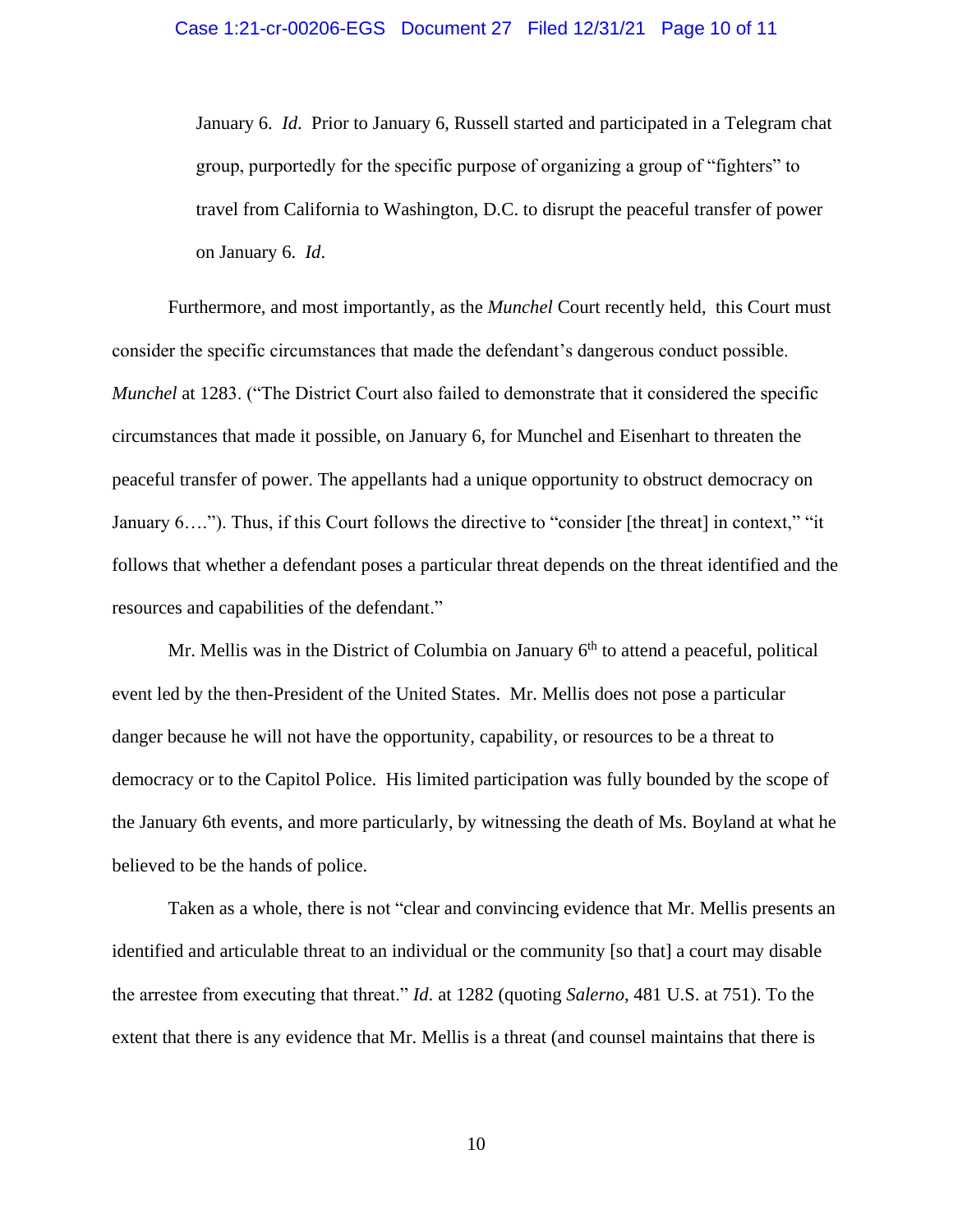# Case 1:21-cr-00206-EGS Document 27 Filed 12/31/21 Page 11 of 11

not), the Court can fashion a combination of conditions that would reasonably assure the Court that he is not.

Based upon all of these factors, Jonathan Mellis respectfully requests that the Court release him pending trial to the High Intensity Supervision Program with all relevant conditions that the Court deems appropriate.

Respectfully submitted,

 $s/$ 

David Benowitz Bar # 451557 *Counsel for Jonathan Mellis* Price Benowitz LLP 409 Seventh Street, NW Suite 200 Washington, DC 20004 (202) 271-5249 david@pricebenowitz.com

# **CERTIFICATE OF SERVICE**

I hereby certify that on this  $31<sup>st</sup>$  day of December 2021, a copy of the foregoing Motion for Reconsideration of Pretrial Detention was served on all parties via the CM/ECF system.

> $\frac{1}{s}$  /s/ $\frac{1}{s}$ David Benowitz